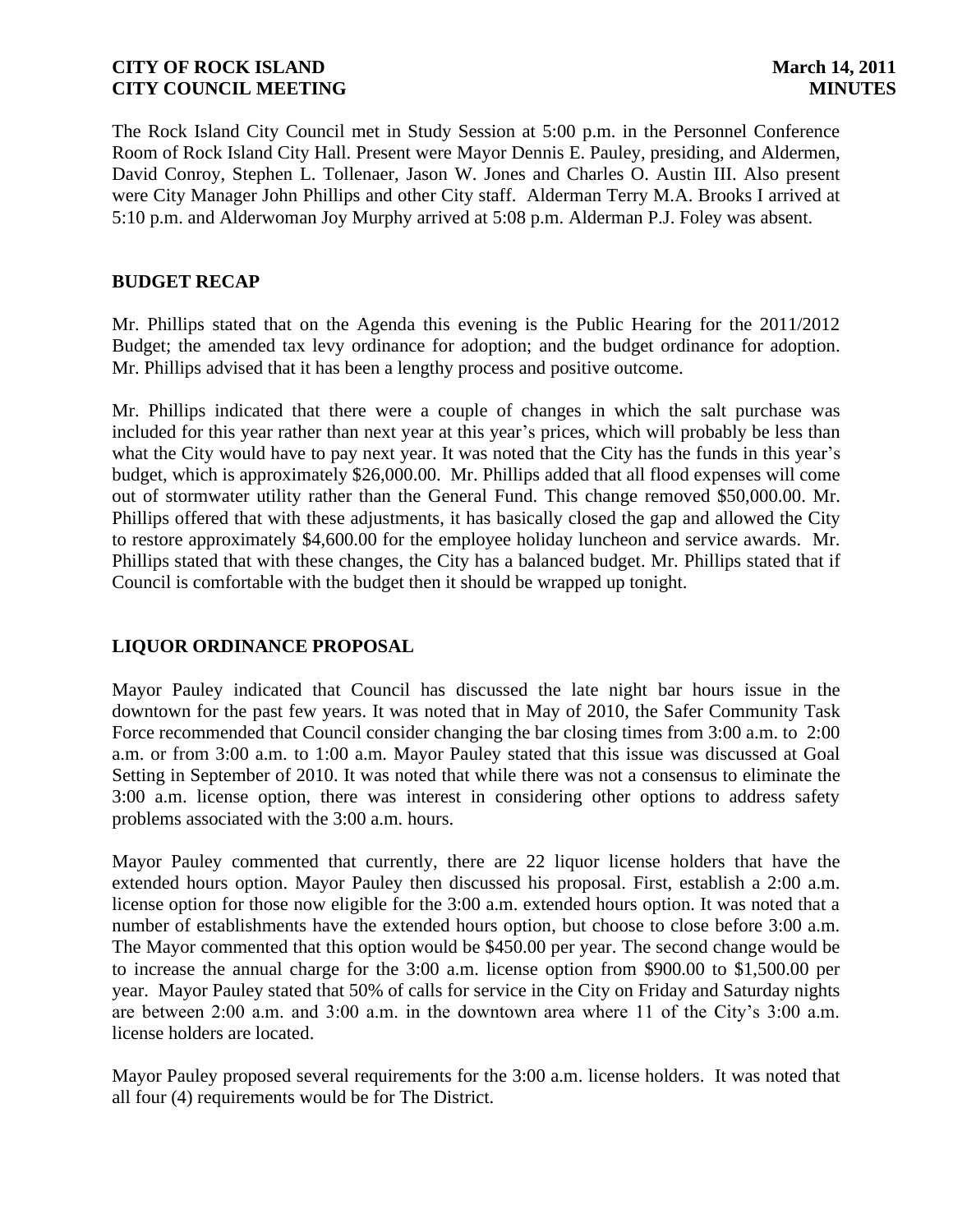Mayor Pauley stated that the first requirement includes that taverns must employ a certain number of employees based on maximum occupancy; it could be limited to Thursdays, Fridays and Saturdays based on best practices and safe operations. Secondly, tavern owners and operators would be required to attend annual training sessions hosted by the Liquor Commissioner and the Police Liaison in order to improve communications and provide updates on liquor license laws and procedures. Mayor Pauley noted that these two (2) requirements would be for all 3:00 a.m. license holders throughout the City. Mayor Pauley commented that another proposed requirement is for taverns to maintain a functioning video recording system inside and outside their businesses that can be made available to law enforcement personnel; and to require taverns to maintain functioning ID Card Readers that verifies state issued drivers licenses and cross references names with any current list of people banned from the establishment.

Mayor Pauley then discussed infractions and fines as it related to minors and disorderly conduct in taverns.

Mayor Pauley advised that it has also been suggested that changes be made to the charges for businesses within the Downtown security area to pay for the extra police officers assigned to that area. Mayor Pauley commented that there has been no increase since 2005 and currently, the charges do not cover the costs of the services provided by the City. Mayor Pauley indicated that the proposal for 2:00 a.m. license holders would be to leave the occupancy rates the same and for 3:00 a.m. license holders, the cost would be doubled.

Mayor Pauley pointed out that he believes that these changes if implemented would provide a reasonable and lower cost 2:00 a.m. license alternative for businesses that must now choose a 1:00 a.m. closing or a 3:00 a.m. closing; it allocates more of the costs on the businesses that choose to have a 3:00 a.m. license; it offers suggestions to improve safety and security of patrons and enhance law enforcement; and it addresses the growing shortfall that exists in the payment of police officers in the Downtown security area by 3:00 a.m. license holders.

Discussion followed.

Council discussed occupancy as it related to taverns employing a certain number of employees based on maximum occupancy and the proposed increase in costs. Council discussed the Downtown security area as it related to 3:00 a.m. license holders. In addition, Council discussed the proposed requirement of enhanced training sessions as it related to improved communications between the City and the establishments. It was noted that Council members tentatively agreed that a 2:00 a.m. license option and the proposed requirement for taverns to maintain a functioning video recording system inside and outside their businesses were good proposals.

Several Council members had concerns in regards to the proposed requirement of increasing occupancy costs for 3:00 a.m. license holders and suggested that some of the requirements should be phased in over a period of time. It was noted that some Council members did not think that this requirement would be cost effective for the businesses.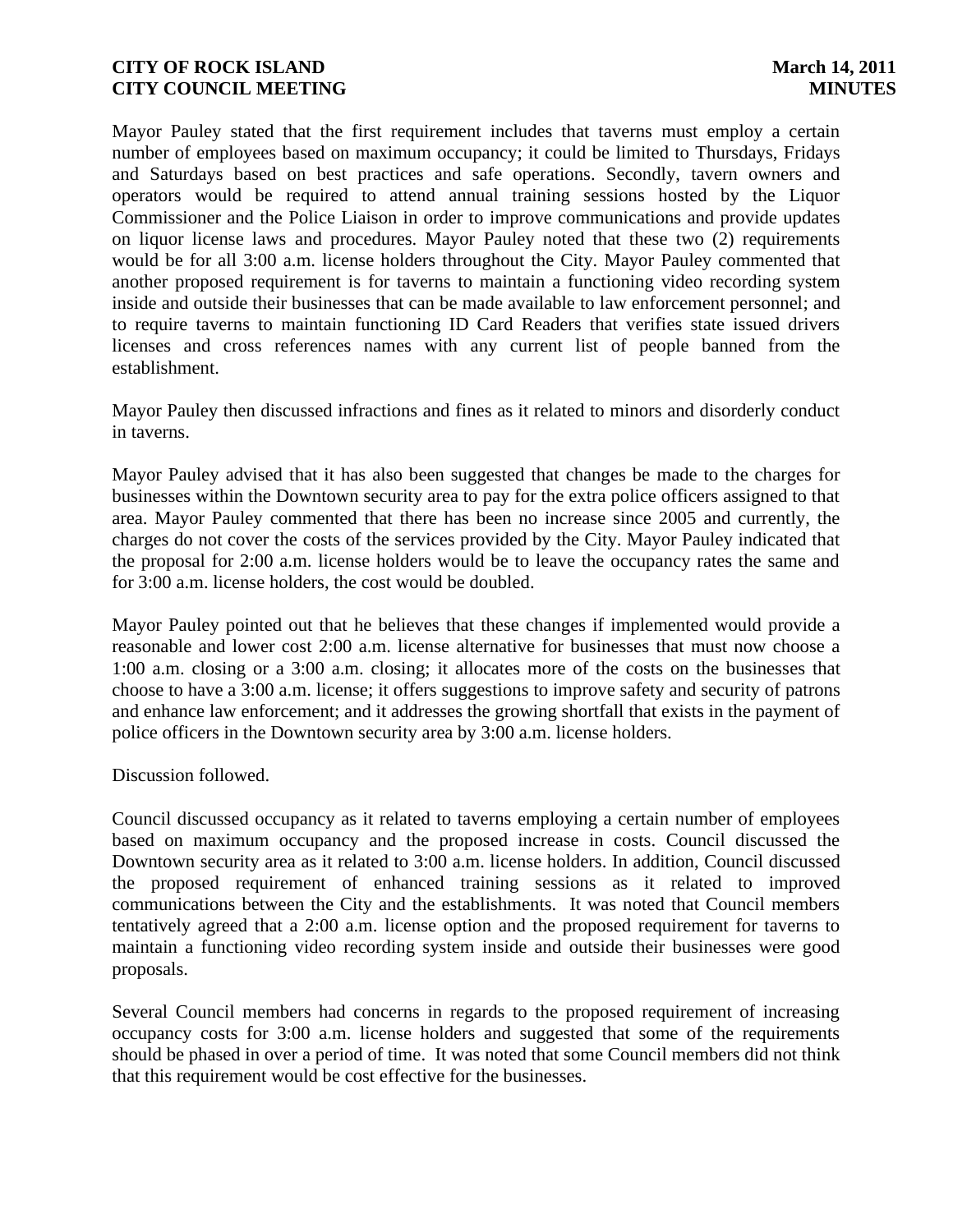Police Deputy Chief Jeff VenHuizen and Lt. Tim McCloud discussed ID Card Readers (scanners) as it related to costs and a trespass and banned list. They also discussed video cameras as it related to functionality and availability to law enforcement.

Council further discussed the concerns regarding the possible increase in occupancy rates and security as it related to police officer calls for service. In addition, Council discussed a different license designation that would allow restaurants to stay open until 3:00 a.m.

Kyle Peters, owner of the Daiquiri Factory had concerns in regards to the proposed requirement of taverns having to employ a number of employees based on the maximum occupancy. Dennis Woodward, owner of the Arena, Don Davison, owner of Malarkey's, Steven Kortemeyer, owner of the Warehouse and Duane Green, owner of M.D. Green's agreed that the proposed occupancy rate increase requirement was very high for 3:00 a.m. license holders. Mr. Davison also discussed the ID Card Reader as it relates to functionality and cost effectiveness. Several tavern owners and Council discussed personnel as it relates to security. Council also discussed security as it relates to patrolling the Downtown streets and parking lot areas.

After much discussion, Mayor Pauley stated that the goal is to have a downtown that is safe so that anybody at anytime can feel comfortable to come down to the bars and feel comfortable being in The District. The Mayor added that the City wants the same thing that the establishments want. It was noted that next week, a report will come back to Council with everyone's suggestions taken into consideration.

# **GOVERNMENT RELATIONS SERVICES**

Mr. Phillips stated that he received a proposal from Dan Shomon, Inc. regarding government relations services. Mr. Phillips noted that they are a lobbying firm that represents other cities as well as some private parties in Springfield, IL. It was noted that this firm does this type of work at the state level. Mr. Phillips advised that they have represented Elgin and Aurora, IL and recently led efforts to coordinate the opposition to the gaming expansion bill that would have authorized slot machines at racetracks.

Alderman Brooks stated that he met members of the firm and they presented themselves well. Alderman Brooks advised that it was a comfortable setting.

Mr. Phillips stated that Council may want to discuss this at the annual Goal Setting Session to determine if this topic should be considered. Mr. Phillips added that if there is a consensus among Council at that time for this subject to be pursued then a request for proposals for services could be prepared and the City could solicit proposals from a number of firms.

## **ADJOURNMENT**

A motion made by Alderman Jones and seconded by Alderwoman Murphy to adjourn the meeting carried by the following Aye and No vote. Those voting Aye being Alderman Brooks,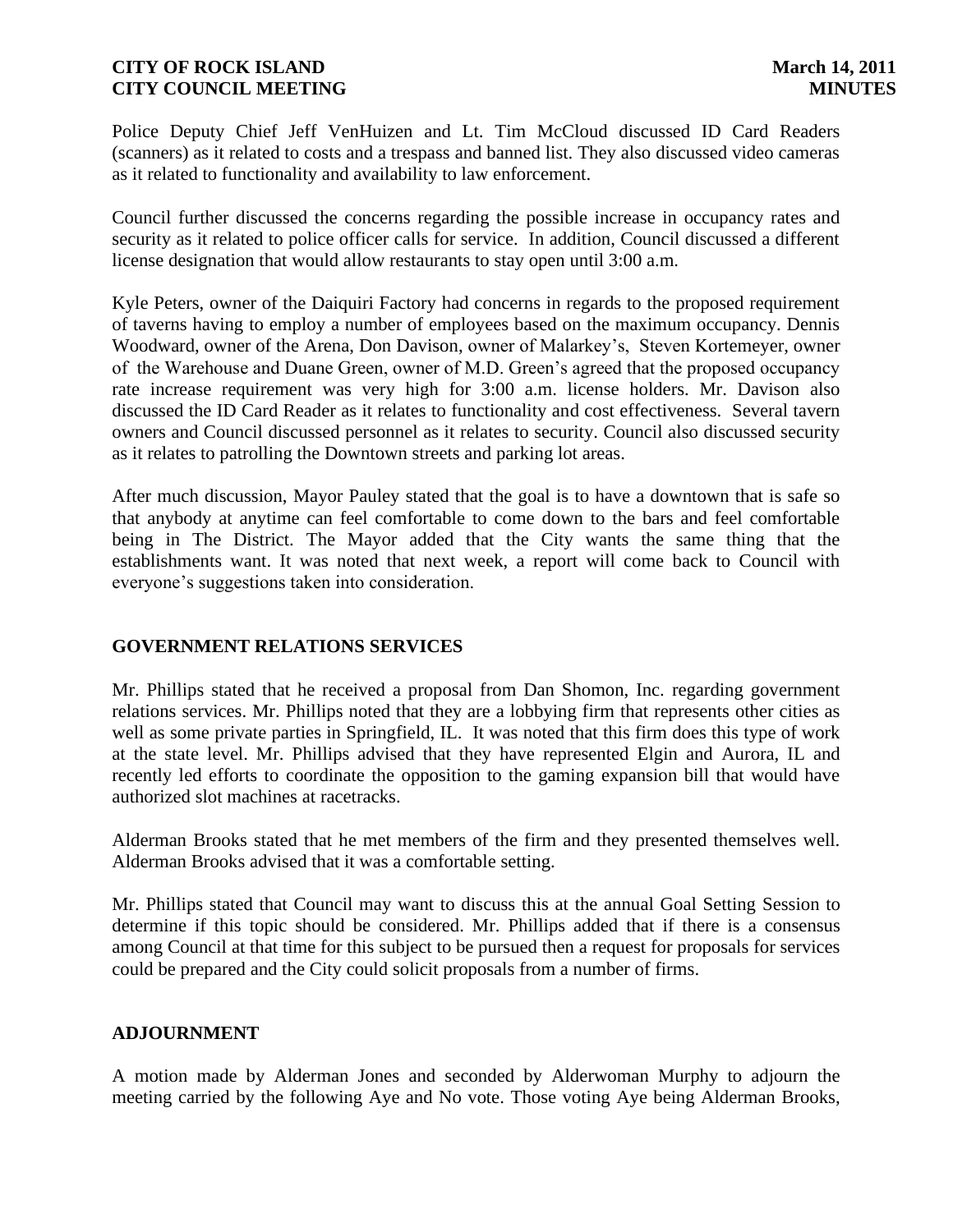Alderman Conroy, Alderman Tollenaer, Alderman Jones, Alderwoman Murphy and Alderman Austin; those voting No, none. The meeting was adjourned at 6:32 p. m.

\_\_\_\_\_\_\_\_\_\_\_\_\_\_\_\_\_\_\_\_\_\_\_\_\_\_\_\_\_\_ Aleisha L. Patchin, City Clerk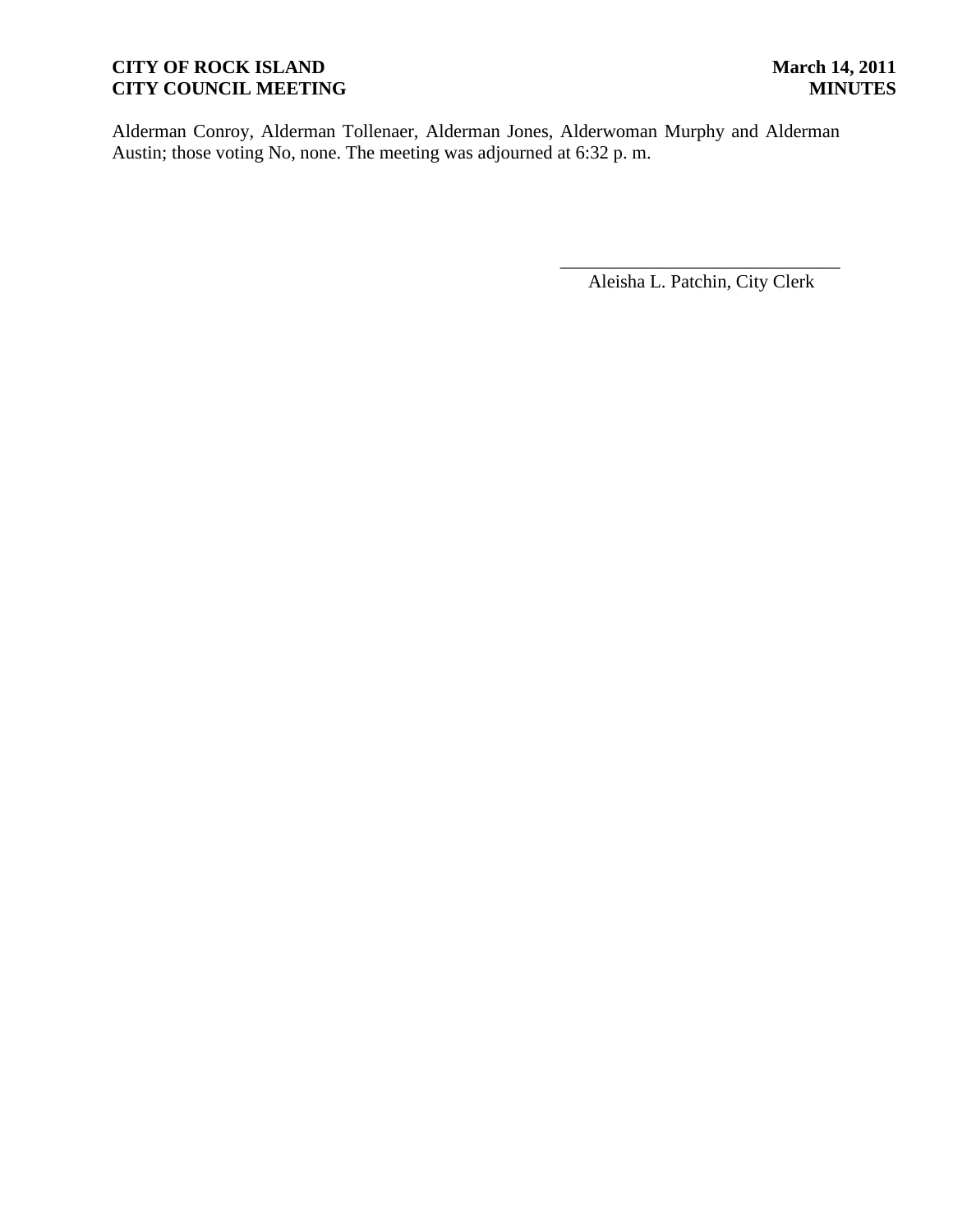Rock Island City Council met in regular session at 6:45 p.m. in Council Chambers of Rock Island City Hall. Present were Mayor Dennis E. Pauley, presiding, and Aldermen Terry M.A. Brooks I, David Conroy, Stephen L. Tollenaer, Jason W. Jones, Joy Murphy and Charles O. Austin III. City Manager John Phillips was also present. Alderman P. J. Foley was absent.

### **Introductory Proceedings**

Mayor Pauley called the meeting to order and led in the Pledge of Allegiance to the Flag of the United States of America. Alderwoman Murphy gave the Invocation.

## Agenda Item #5 **Minutes of the Special Meeting of March 5, 2011 and Minutes of the Meeting of March 7, 2011.**

A motion was made by Alderman Jones and seconded by Alderman Austin to approve the Minutes of the Special Meeting of March 5, 2011 and Minutes of the Meeting of March 7, 2011. The motion carried by the following Aye and No vote; those voting Aye being Alderman Brooks, Alderman Conroy, Alderman Tollenaer, Alderman Jones, Alderwoman Murphy and Alderman Austin; those voting No, none.

### Agenda Item #6 **Update Rock Island by Mayor Pauley.**

Mayor Pauley along with Alderman Foley and a contingent from other private and public leaders in the Quad Cities traveled to Washington D.C. on March  $8<sup>th</sup>$  through March  $10<sup>th</sup>$ . Mayor Pauley stated that they met with members of Congress, visited the Pentagon and met with members of the US Chamber of Commerce to promote projects in this area and express concerns about some of the actions being discussed in Washington. The Mayor advised that Rock Island established a list of priority projects that was discussed with the Congressional delegation. It was noted that Mayor Pauley and Alderman Foley also provided information about the serious impact of cuts in the Community Development Block Grant Program.

Mayor Pauley advised that the Aldi grocery store is moving to the former Ace Hardware at the corner of  $38<sup>th</sup>$  Street and  $18<sup>th</sup>$  Avenue. It was noted that renovations are now underway on the building and it is scheduled to open at the new location this May. Mayor Pauley indicated that the current location across the street is open Monday through Saturday from 9:00 a.m. to 8:00 p.m. and Sunday from 9:00 a.m. to 6:00 p.m.

Mayor Pauley advised that a ribbon cutting for one of the first NSP homes completed to date has been scheduled for March  $22^{nd}$  at  $3:30$  p.m. at  $1711$   $21^{st}$  Street. It was noted to visit [www.LiveRI.com](http://r20.rs6.net/tn.jsp?llr=74ity5bab&et=1104725240250&s=945&e=001DGgD36c9nXux5Eq7DllC_IwqU0kAVIvw5FGQSq79K0GYq-AQ2AuhWPtqqEpN5_Zotv0bKuWpjt5YMKMarIUqOH28RPm4lh9nuAaxD6suBa0=) to take a Virtual Tour of all the NSP homes currently for sale.

Mayor Pauley stated that the public is invited to attend the Rock Island City Council Candidates Forum for the  $6<sup>th</sup>$  Ward. It was noted that the invited candidates are David Kimbell, Joy Murphy and Joshua Paul Schipp. Mayor Pauley stated that the moderator will be David Garner from WVIK. Mayor Pauley indicated that it will take place onTuesday, March  $22<sup>nd</sup>$  from 6:30 p.m. to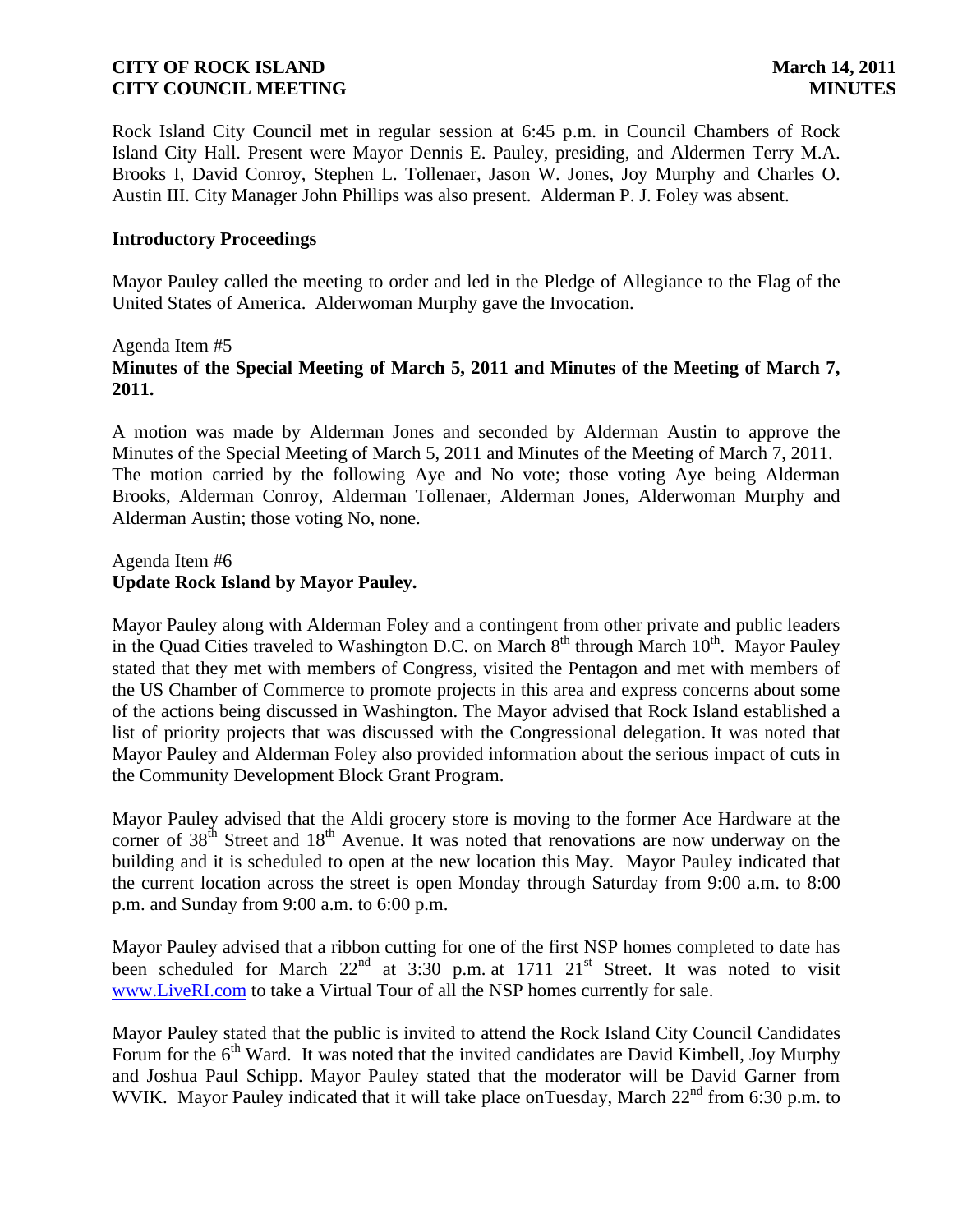7:30 p.m. at St. John's Lutheran Church Parish at  $45017<sup>th</sup>$  Avenue in Rock Island. The Mayor added that free child care will be provided. It was noted that if anyone has questions, contact Terry Stimpson at 786-6917.

Mayor Pauley noted that another Candidates Forum will be held on Tuesday, March 15<sup>th</sup> at 6:30 p.m. at the Rock Island Library. Mayor Pauley stated that all City candidates will be at the forum.

# Agenda Item #7 **Proclamation declaring March 2011 as DeMolay Month.**

Mayor Pauley read the Proclamation declaring March 2011 as DeMolay Month. Sam Anderson, Master Councilor and other members of the organization accepted the Proclamation.

Master Councilor Anderson thanked the Mayor and Council for the Proclamation.

# Agenda Item #8 **Public Hearing on the Budget for Fiscal Year 2011-2012.**

Mayor Pauley closed the regular meeting at 6:50 p.m. and opened a Public Hearing on the Budget for Fiscal Year 2011/2012.

Finance Director Bill Scott presented an overview of the 2011/2012 Budget. Mr. Scott advised that the 2011/2012 Budget includes all City funds. Mr. Scott stated that after adjustments for all of the transfers between funds and payments between funds, the total budget is \$105,675,518.00. It was noted that this is a 1.0% increase over the current year's budget.

Mr. Scott stated that in the area of revenues, property tax is 13% of the total budget, which is up approximately \$475,000.00. Mr. Scott commented that \$189,932.00 is due to the property tax levy. Mr. Scott explained that there is no increase in the rate; the increase is due totally to the increase in property values. Mr. Scott added that the remainder of the increase in property tax is due to the increase in property values that are seen within the City's five (5) TIF funds, and they are up \$284,546.00 from the prior year. Mr. Scott advised that another large source of revenue is the local and state taxes. Mr. Scott indicated that these taxes are 18% of total revenue and are up approximately \$1 million dollars. Mr. Scott further discussed the state and local taxes. Mr. Scott advised that another source of revenue is the charges for City services, which is 19% of total revenue, and they are up about \$1,129,000.00.

Mr. Scott explained that on the expense side, personnel costs are 32% of the total budget and they are up 2.0%. Mr. Scott noted that the largest increase in that area is health insurance costs, which are up \$350,000.00. It was noted that services represent 19% of the total budget and they are down approximately \$1 million dollars. Mr. Scott also noted that capital is 21% of the total budget.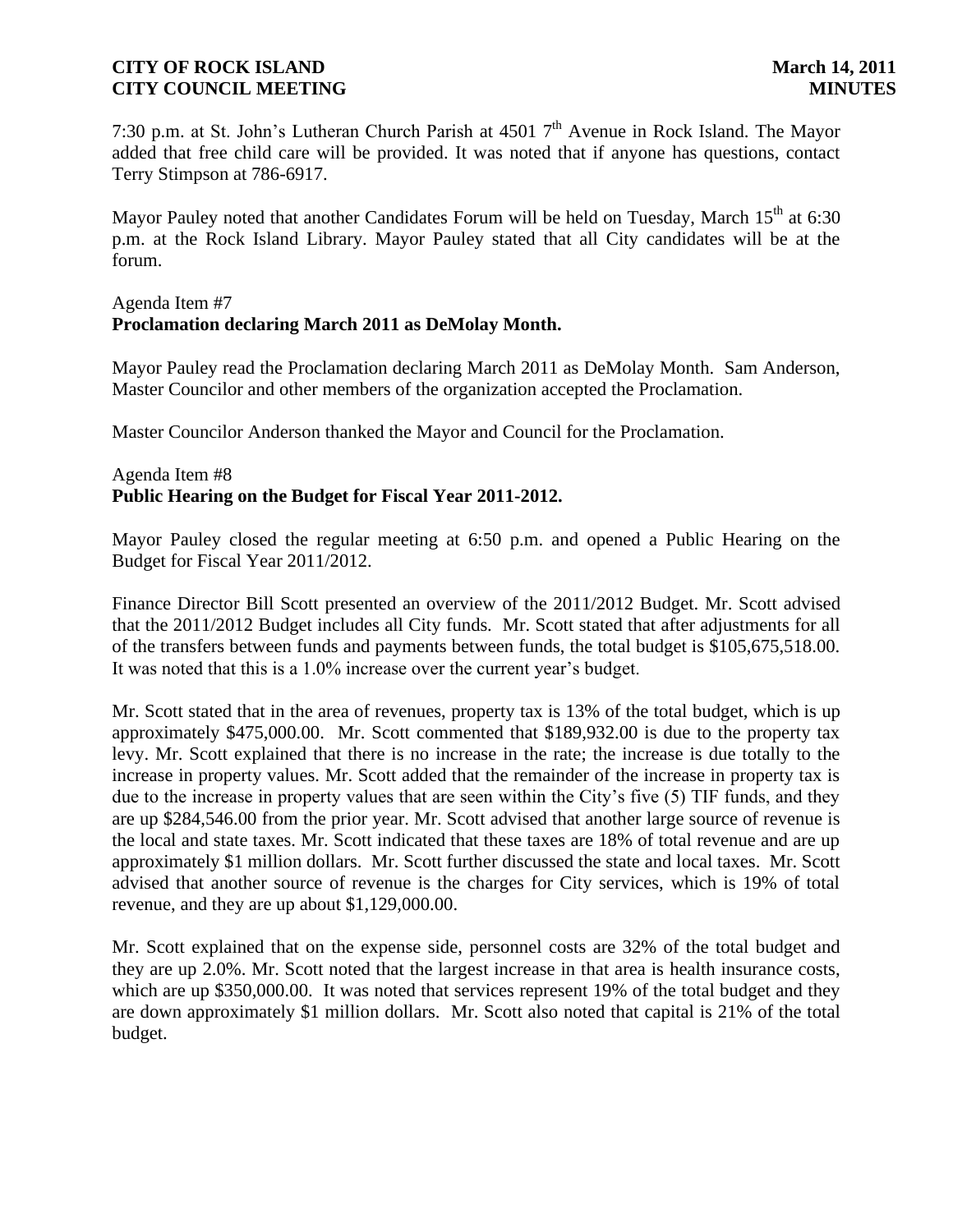Mr. Scott stated that the budget includes the first year funding of the five (5) Year Capital Improvement Plan. Mr. Scott indicated that the CIP has \$33,807,783.00 included in it. Over the next five (5) years, it has \$63,447,500.00.

Mr. Scott indicated that the major Fiscal Year 2011/2012 capital projects include; The Long Term Control Plan at \$15,460,000.00; transient boat dock at \$2,000.000.00; new City garage at \$2,668,000.00; fleet equipment purchases at \$945,000.00 and street repair projects at \$3.2 million dollars. Mr. Scott noted that there is money for the 14<sup>th</sup> Street water tower replacement and final payments for the construction of Schwiebert Riverfront Park. It was noted that \$450,000.00 is set aside for Douglas Park and \$600,000.00 for the construction of the new park directly east of the Martin Luther King Center.

Mr. Scott stated that the budget was presented to Council on February  $21<sup>st</sup>$ . At that time, the General Fund had a surplus of \$12,131.00. Mr. Scott advised that since that time, a lot of adjustments were made on the revenue side. Mr. Scott explained that the income tax and use tax are distributed by the state on a per capita basis. The estimates that the City used for the Census were actually less than the final Census. Mr. Scott stated that staff was able to make adjustments to increase these revenues. It was noted that the income tax was increased by \$81,440.00; the use tax increased by \$12,471.00. Mr. Scott advised that the rental housing inspection fee increase of \$76,500.00 was deleted. On the expense side, Mr. Scott indicated that one (1) animal control officer position was eliminated, which was \$62,503.00; fuel was increased by \$150,000.00. The employee banquet was added back in at \$3,000.00; and employee service awards were added back in at \$1,600.00. It was noted that the new Community and Economic Development Department secretary was deleted, which was \$36,561.00. Mr. Scott added that the purchase of road salt for next year was reduced to \$26,460.00. Mr. Scott pointed out that revenue and expenses were finally equal after these adjustments.

Mr. Scott also discussed the amended property tax levy that was on the Agenda for Council consideration. Mr. Scott concluded by thanking everyone that was involved in the budget process.

City Manager John Phillips addressed Council and stated that the process for reaching a balanced budget this year was most challenging. However, there is a balanced budget. It was noted that the initial budget was short \$2.4 million dollars. Mr. Phillips stated that staff worked hard to reduce the shortfall to \$1.3 million dollars, which left a \$1.1 million dollar gap. Mr. Phillips indicated that four (4) public meetings were held and an internet survey was posted. Mr. Phillips added that the City Council reviewed 35 to 37 suggestions to help close the budget gap. Mr. Phillips noted that this budget includes (7) seven fewer full-time positions that were either eliminated or kept open for this year in various departments. Mr. Phillips added that there are no layoffs included in the budget and the budget does not include a general wage increase for any employee.

Mr. Phillips concluded that the City has accomplished its goals of maintaining the City's overall financial health; keeping service levels as high as possible; and trying to minimize the negative impact on the City's workforce.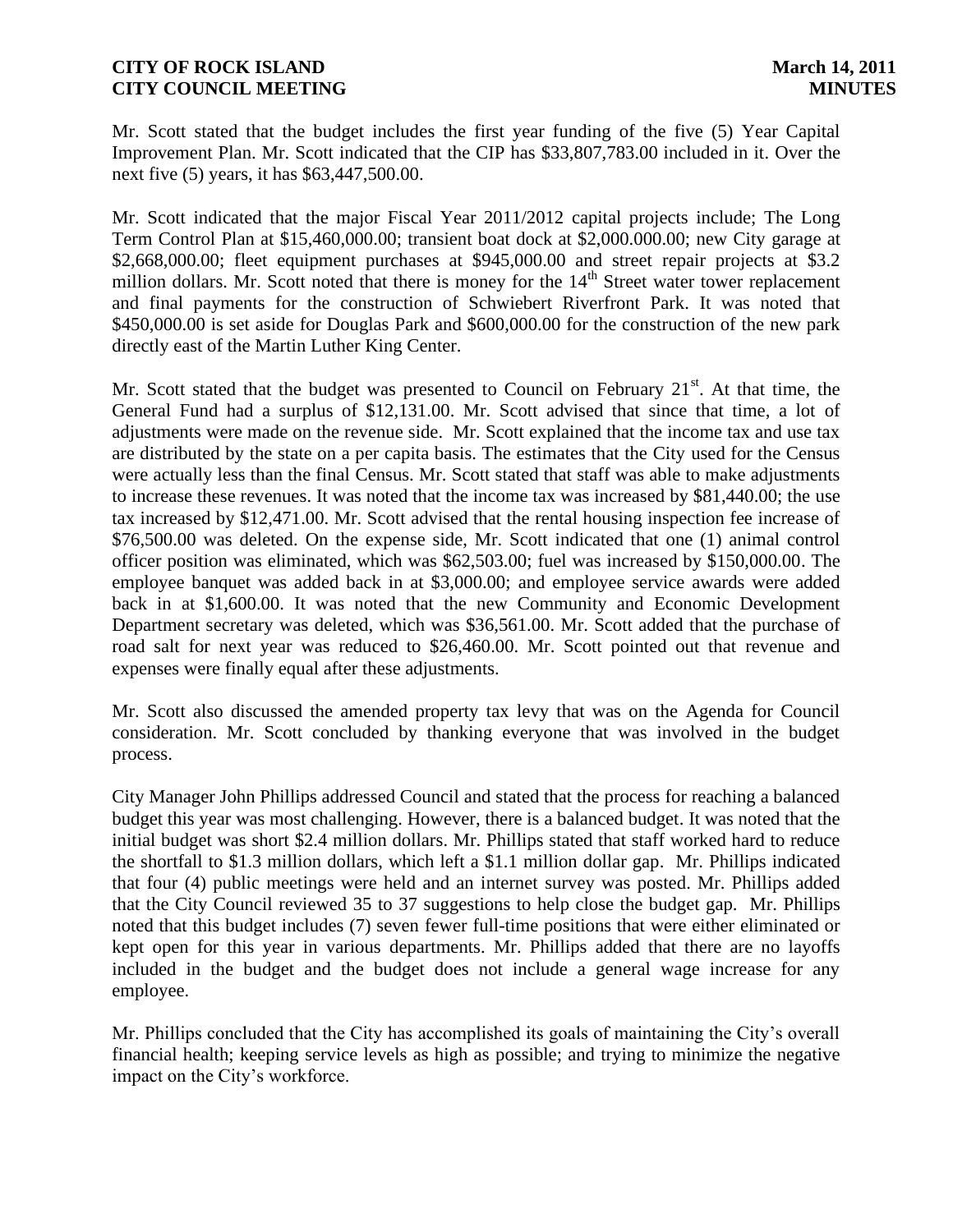Mayor Pauley advised if anyone from the audience would like to speak in regards to the Public Hearing.

Mr. Vince Thomas of 1000  $21<sup>st</sup>$  Street stepped forward. Mr. Thomas offered suggestions in regards to meeting a balanced budget, one of which was to close the 30/31 Branch Library.

With no other person coming forward, Mayor Pauley closed the Public Hearing and reconvened the regular meeting at 7:14 p. m.

## Agenda Item #9 **An amended Ordinance providing for the levy, assessment and collection of taxes for the City of Rock Island for fiscal year April 1, 2010 through March 31, 2011.**

It was moved by Alderman Conroy, seconded by Alderwoman Murphy to consider, suspend the rules and pass the ordinance. The motion carried by the following Aye and No vote: those voting Aye being Alderman Brooks, Alderman Conroy, Alderman Tollenaer, Alderman Jones, Alderwoman Murphy and Alderman Austin; those voting No, none.

Agenda Item #10

# **An Ordinance adopting the Budget for the fiscal year beginning April 1, 2011 and ending March 31, 2012.**

Alderman Conroy moved and Alderman Tollenaer seconded to consider, suspend the rules and pass the ordinance. The motion carried by the following Aye and No vote: those voting Aye being Alderman Brooks, Alderman Conroy, Alderman Tollenaer, Alderman Jones, Alderwoman Murphy and Alderman Austin; those voting No, none.

## Agenda Item #11

# **A Special Ordinance amending a Special Ordinance by removing signage and changing crosswalks at Audubon School and Lincoln School.**

It was moved by Alderman Tollenaer, seconded by Alderman Conroy to consider, suspend the rules and pass the ordinance. The motion carried by the following Aye and No vote: those voting Aye being Alderman Brooks, Alderman Conroy, Alderman Tollenaer, Alderman Jones, Alderwoman Murphy and Alderman Austin; those voting No, none.

#### Agenda Item #12

# **A Special Ordinance amending a Special Ordinance by eliminating the one (1) hour**  parking zone on the east side of  $2^{nd}$  Street from  $7^{th}$  Avenue to  $11^{th}$  Avenue.

Alderman Tollenaer moved and Alderwoman Murphy seconded to consider, suspend the rules and pass the ordinance. The motion carried by the following Aye and No vote: those voting Aye being Alderman Brooks, Alderman Conroy, Alderman Tollenaer, Alderman Jones, Alderwoman Murphy and Alderman Austin; those voting No, none.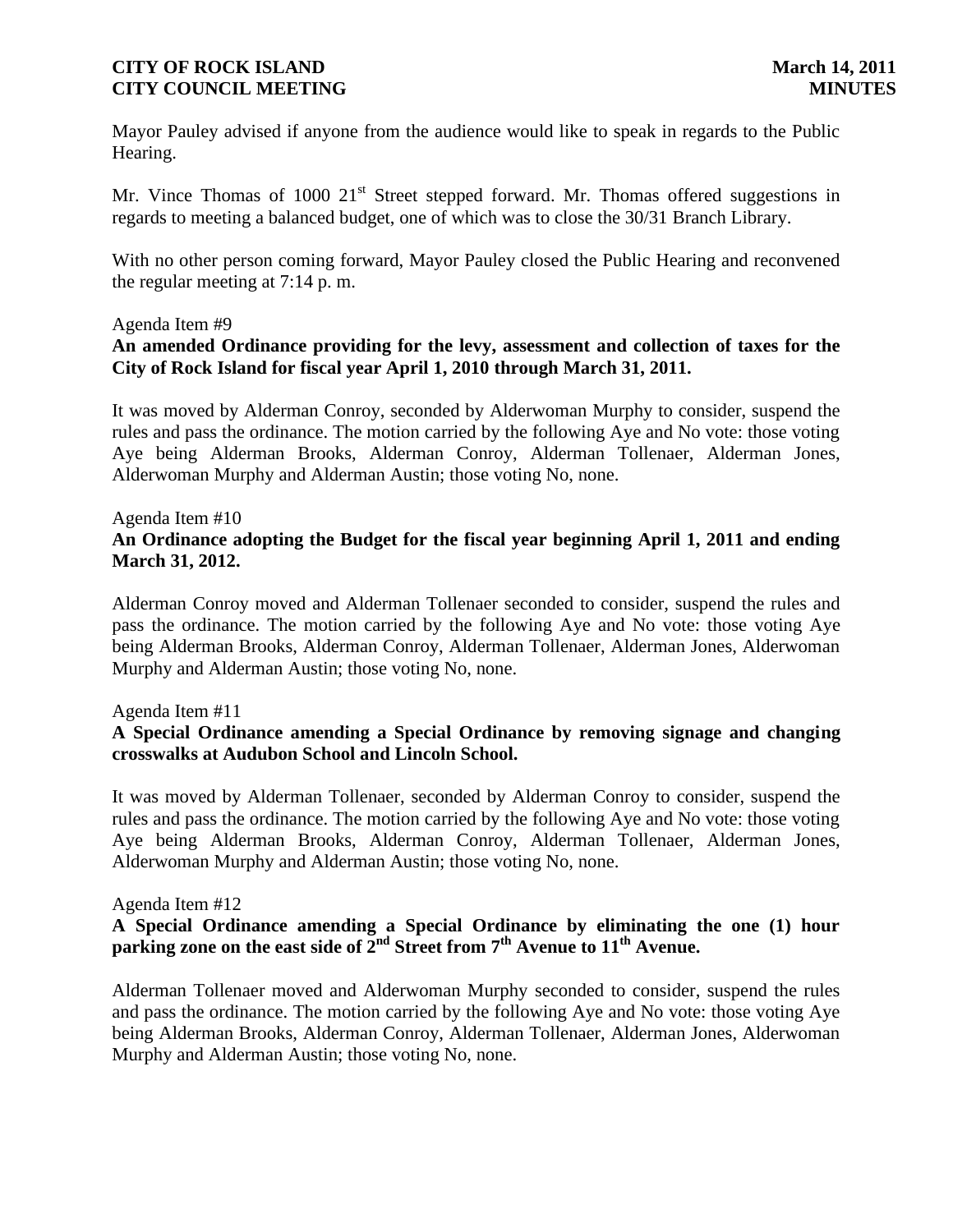Agenda Item #13 **CLAIMS**

It was moved by Alderman Austin, seconded by Alderman Jones to accept the following reports and authorize payment as recommended. The motion carried by the following Aye and No vote: those voting Aye being Alderman Brooks, Alderman Conroy, Alderman Tollenaer, Alderman Jones, Alderwoman Murphy and Alderman Austin; those voting No, none.

- a. Report from the Martin Luther King Center regarding payment #3 in the amount of \$14,687.66 to Paragon Commercial Interiors for the deposit for services to be provided for the expansion/renovation project.
- b. Report from the Martin Luther King Center regarding payment #9 in the amount of \$165,630.00 to Estes Construction for services provided for the expansion/renovation project.
- c. Report from the Public Works Department regarding payment #3 in the amount of \$95,791.91 to General Constructors, Inc. for services provided for the improvements to outfalls 011 and 012. (064)
- d. Report from the Public Works Department regarding payment in the amount of \$23,533.05 to Langman Construction, Inc. for an emergency sewer main repair at  $24<sup>th</sup>$ Street and  $4<sup>th</sup>$  Avenue. (066)

# Agenda Item #14 **Claims for the week of March 4 th through March 10th in the amount of \$491,768.59.**

Alderman Jones moved and Alderman Tollenaer seconded to allow the claims. The motion carried by the following Aye and No vote: those voting Aye being Alderman Brooks, Alderman Conroy, Alderman Tollenaer, Alderman Jones, Alderwoman Murphy and Alderman Austin; those voting No, none.

# Agenda Item #15 **Payroll for the weeks of February 21st through March 6th in the amount of \$1,211,121.94.**

Alderman Conroy moved and Alderman Tollenaer seconded to allow the payroll. The motion carried by the following Aye and No vote: those voting Aye being Alderman Brooks, Alderman Conroy, Alderman Tollenaer, Alderman Jones, Alderwoman Murphy and Alderman Austin; those voting No, none.

Agenda Item #16

**Report from the Public Works Department regarding bids for the 14th Street Water Tower Replacement project, recommending the bid be awarded to Maguire Iron, Inc. in the amount of \$880,425.00.**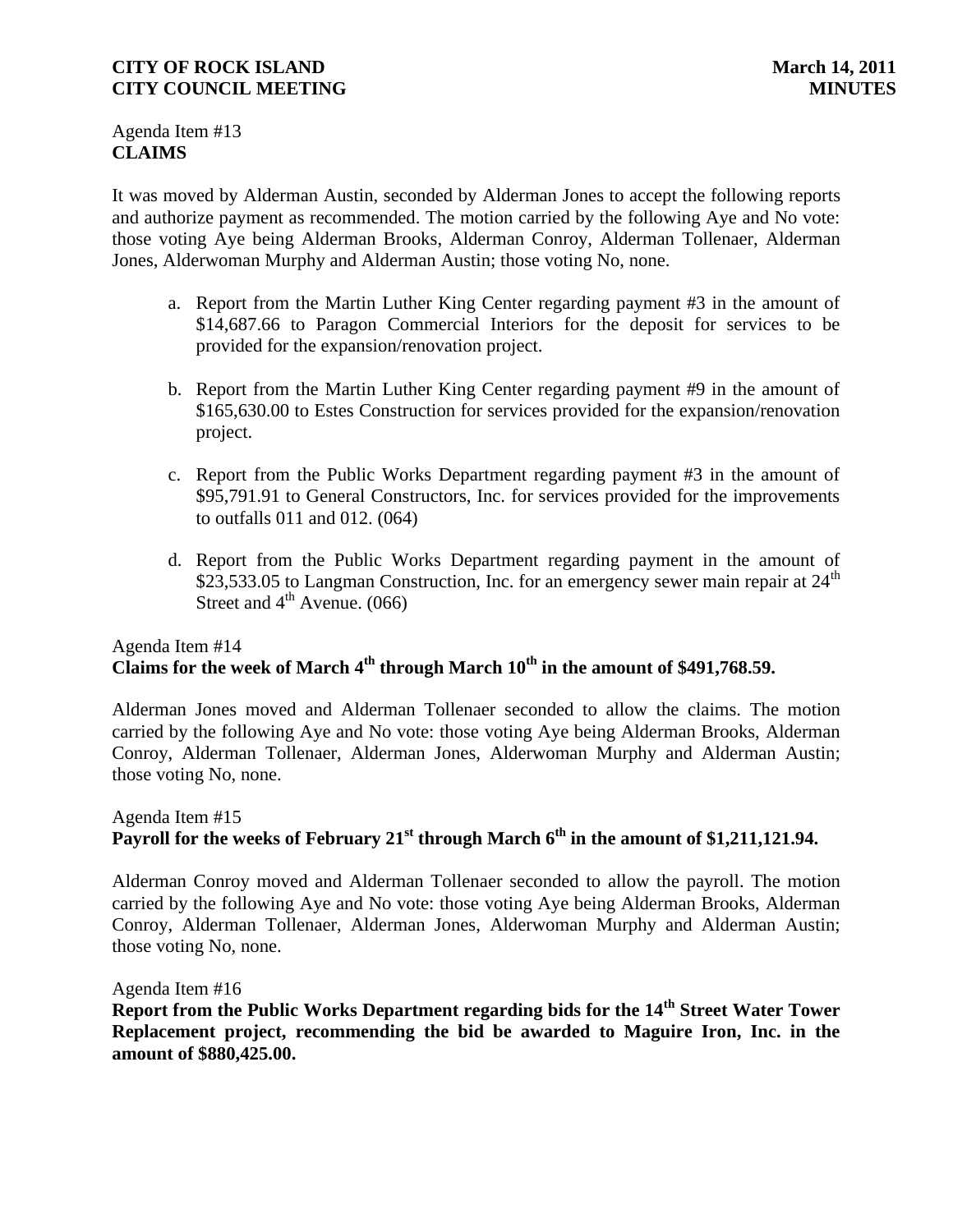It was moved by Alderman Tollenaer, seconded by Alderwoman Murphy to award the bid as recommended and authorize the City Manager to execute the contract documents. The motion carried by the following Aye and No vote: those voting Aye being Alderman Brooks, Alderman Conroy, Alderman Tollenaer, Alderman Jones, Alderwoman Murphy and Alderman Austin; those voting No, none.

#### Agenda Item #17

# **Report from the Public Works Department regarding the Coast Guard Auxiliary lease renewal agreement at Sunset Marina**.

Alderman Tollenaer moved and Alderman Conroy seconded to approve the agreement as recommended and authorize the City Manager to execute the contract documents. The motion carried by the following Aye and No vote: those voting Aye being Alderman Brooks, Alderman Conroy, Alderman Tollenaer, Alderman Jones, Alderwoman Murphy and Alderman Austin; those voting No, none.

#### Agenda Item #18

**Report from the Public Works Department regarding an Adopt-A-Highway agreement**  with the Rock Island Academy to adopt  $12^{\text{th}}$  Street from 8<sup>th</sup> to  $10^{\text{th}}$  Avenue;  $10^{\text{th}}$  Avenue **from 12th to 14th Street; 14th Street from 9th to 10th Avenue and the 9th Avenue Court area.**

Alderwoman Murphy moved and Alderman Tollenaer seconded to approve the agreement as recommended and authorize the City Manager to execute the contract documents. The motion carried by the following Aye and No vote: those voting Aye being Alderman Brooks, Alderman Conroy, Alderman Tollenaer, Alderman Jones, Alderwoman Murphy and Alderman Austin; those voting No, none.

#### Agenda Item #19

# **Report from the Community and Economic Development Department regarding a request from Randy Schweickhardt to apply for a Special Use Permit to operate a firearm and firearm accessory sales business out of his residence at 4504 16th Avenue.**

It was moved by Alderman Tollenaer, seconded by Alderwoman Murphy to allow for the application of the Special Use Permit as recommended. The motion carried by the following Aye and No vote: those voting Aye being Alderman Brooks, Alderman Conroy, Alderman Tollenaer, Alderman Jones, Alderwoman Murphy and Alderman Austin; those voting No, none.

#### Agenda Item #20

## **Report from the City Clerk regarding an application and Resolution for the Bi-State Motorcycle Awareness Ride to be held on Saturday, May 7, 2011.**

Alderman Tollenaer moved and Alderwoman Murphy seconded to approve the application as recommended and adopt the resolution. The motion carried by the following Aye and No vote: those voting Aye being Alderman Brooks, Alderman Conroy, Alderman Tollenaer, Alderman Jones, Alderwoman Murphy and Alderman Austin; those voting No, none.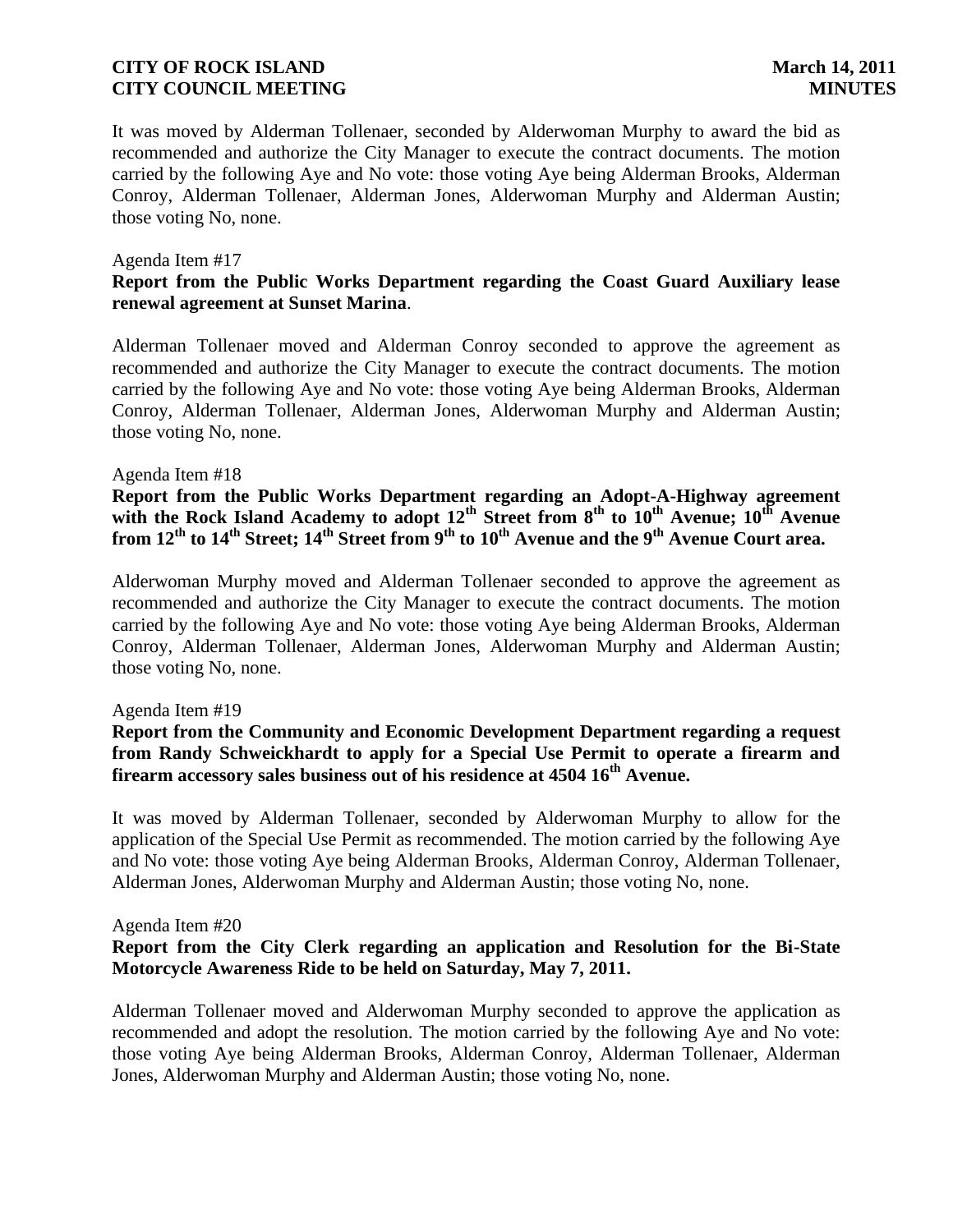## Agenda Item #21 **Items from the City Manager's Memorandum Packet.**

City Manager Phillips inquired upon Public Works Director Bob Hawes to provide Council with an overview of the work underway to prepare for what is predicted to be a very significant flood this spring.

Mr. Hawes referred to the documents that were distributed earlier this evening in the Study Session, and stated that the one page document is an invitation that was sent out last week to property owners along Andalusia Road. Mr. Hawes advised that the City will meet with them on Wednesday night to go over the current flood forecast, where to get sand bags, instructions on how to properly erect a sandbag wall, how to access and understand the National Weather Service flood forecast and answer any questions.

Mr. Hawes indicated that a meeting was held with the Incident Command Team and the latest Incident Action Plan was put out today. Mr. Hawes commented that the team will be meeting and updating the plan weekly. Mr. Hawes advised that as the current crest approaches, the meeting schedules will change.

Mr. Hawes referred to the memo and stated that this document provides background information in regards to preparation for the spring flood. Mr. Hawes pointed out that the current flood outlook is based upon the conditions as of February  $28<sup>th</sup>$ . It was noted that the flood outlook shows that there is a 65% chance of a record flood this year, which is about 22.6 feet. Mr. Hawes advised that there is a 30% chance of going to 25 feet in which water will reach the design level of the flood protection system. Mr. Hawes commented that another forecast will not come out unless something changes.

Mr. Hawes discussed some background information on the levee as it relates to manual and mechanical preparations concerning the anticipated flood. Mr. Hawes stated that theoretically, the top of the levee is 29 feet. However, it is designed for protection of a 25 foot flood.

Mr. Hawes indicated that a media release would go out tomorrow regarding this issue. It was noted that an open house is scheduled for the next couple of weeks so that citizens can come and discuss the anticipated flood issue with the City. Mr. Hawes noted that these open houses will be information and instructional.

Council further discussed the flood issue.

Alderwoman Murphy stated that she would not be attending the Keystone Candidates Forum on March 22<sup>nd</sup>. Alderwoman Murphy advised that she was unable to come to an agreement with the Keystone Board President on the moderator, the format and the involvement in the forum of her opponent's campaign manager who is also a Keystone Board member. Alderwoman Murphy commented that she thinks it is important that there is a neutral environment when having a candidates forum. Alderwoman Murphy apologized to the voters of the  $6<sup>th</sup>$  Ward. Alderwoman Murphy advised that she will be at the forum on Tuesday, March 15<sup>th</sup> at 6:30 p.m. at the Rock